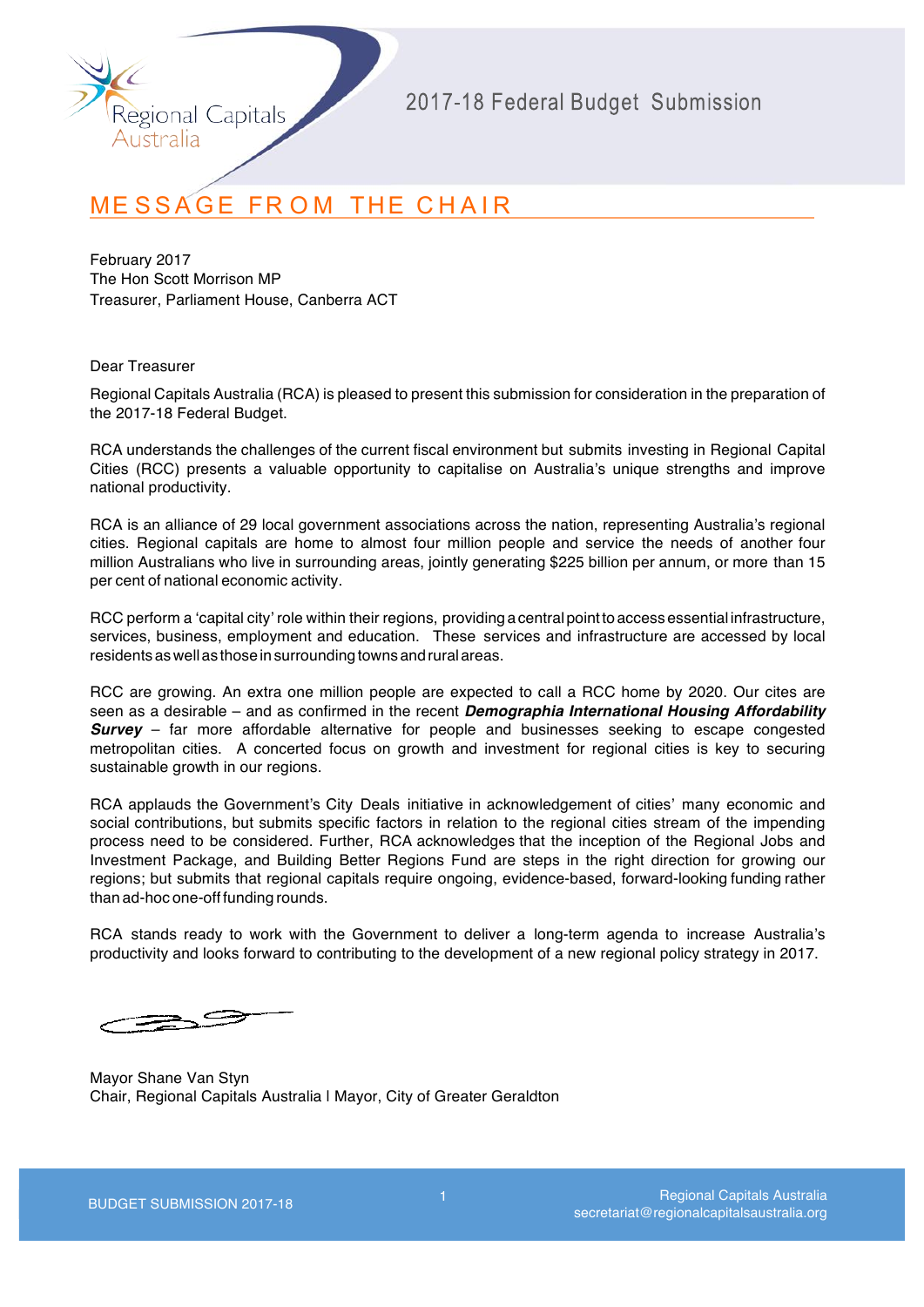

## **Table of Contents**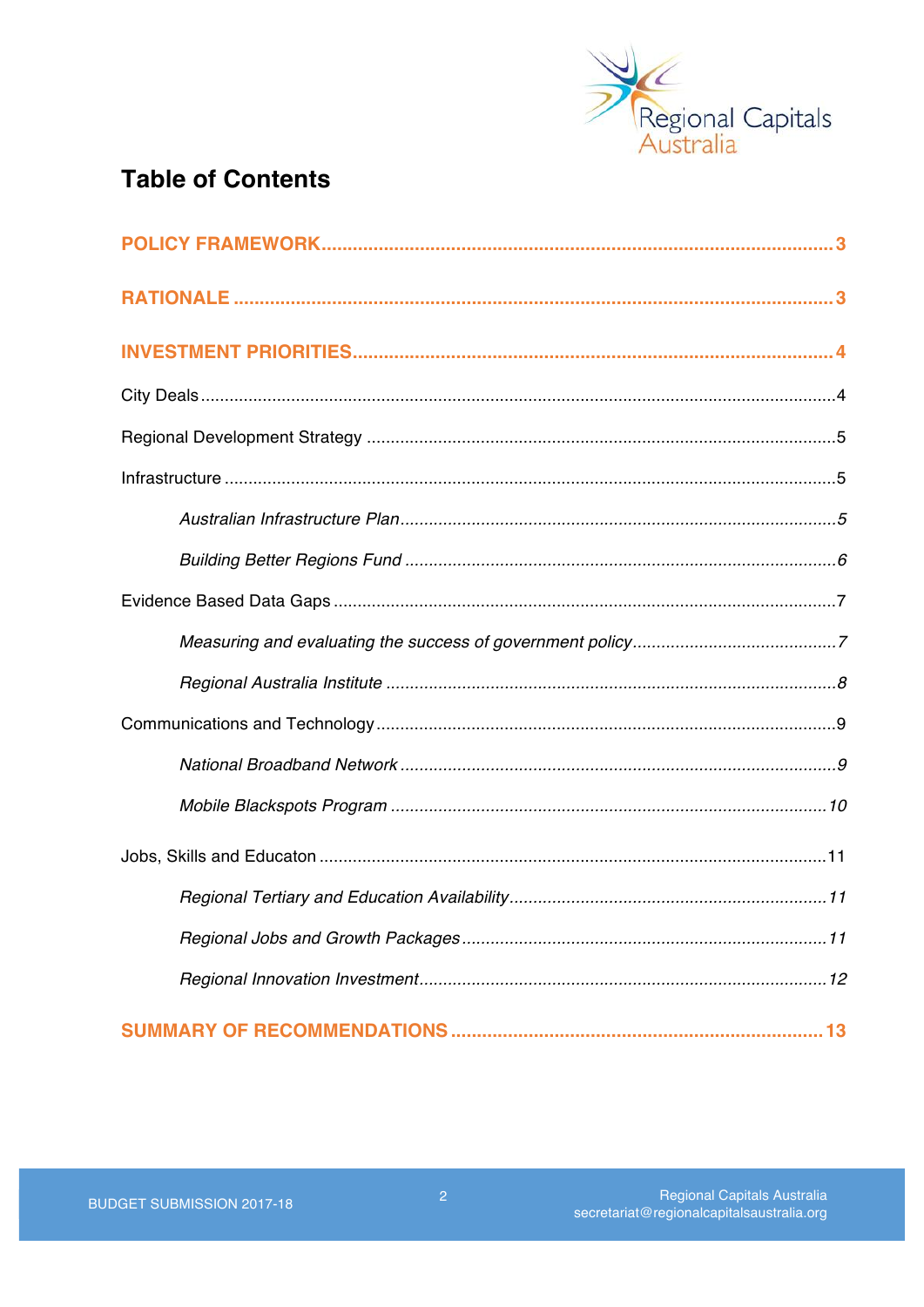

## **POLICY FRAMEWORK**

Regional capital cities can play a critical role in the future prosperity of Australia. To ensure that the most is made of the opportunities available in regional economies, RCA calls on the government to adopt funding streams that will allow our cities to be:

- **1. Connected** with high speed broadband, roads, rail, ports and airports; and
- **2. Liveable**  with local access to tertiary education, health, sporting facilities, arts, and culture centres.

In the context of the 2017-18 Federal Budget, RCA highlights that supporting the development of connected and liveable RCC can be channeled through the delivery of new and existing programs, namely:

New programs and priorities:

- The regional city stream of the Smart Cities and City Deals programs
- The new federal regional development policy
- The coordinated delivery of priorities identified in the National Infrastructure Plan.

Existing funding for regionally targeted:

- Infrastructure Building Better Regions Fund
- Communications technology programs Mobile black spots and National Broadband Network
- Jobs, skills and education programs Regional Jobs and Growth Package and Innovation Investment

## **RATIONALE**

As the nation's productivity continues to decline, developing a network of socially and economically thriving RCCs should be the objective of all levels of government in Australia.

Australia's population is predicted to almost double to just over 40 million people over the next 50 years. Our nation's four largest cities are projected to grow by about 45 per cent by 2031. Melbourne and Sydney are each predicted to be cities of just under eight million.

Meeting the cost of this growth will be challenging. Infrastructure Australia today, puts the cost of addressing the national infrastructure deficit anywhere between \$450 - \$700 billion. Federal and State governments cannot afford to allow this gap to widen.

The Regional Australia Institute (RAI) estimates that for every 100,000 Australians who choose to live in RCCs rather than the big five metros, that an additional \$50 billion will be released into the economy over 30 years in reduced congestion costs alone.

However RCCs have different challenges to Australia's largest cities that must be addressed. Unemployment in RCCs is on average higher (2%), as is worker productivity (6%). These cities have lower year 12 completion rates (42%) compared to the national average (52%).

Changing these statistics requires urgent attention. It is clear Australian Governments and businesses need a new a solution that moves past the capital city thinking that historically has been engrained in our national leadership. All cities that work are enormous economic assets and play a vital role in building a strong economy. The opportunity to build on the economic capability of Australia's RCCs must be embraced.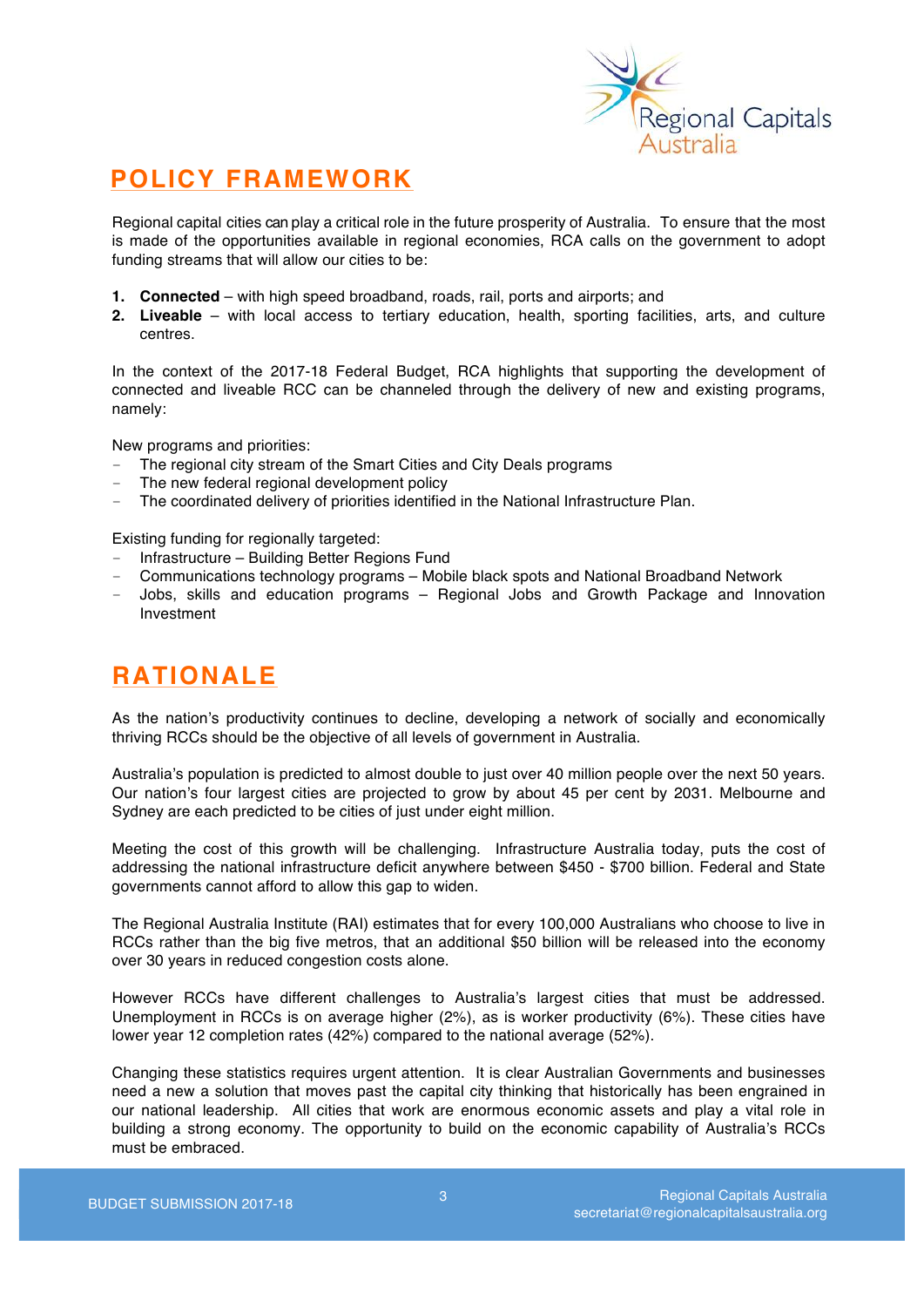

# **INVESTMENT PRIORITIES**

# **1.** City Deals

RCA welcomes the Government's announcements in 2016 in relation to the regional cities stream of the 2017 City Deals process. The development of a network of socially and economically thriving RCCs is critical to the nation's growth, and many of our members have cited the receipt of a City Deal as a gamechanger for their community and economy.

Whilst City Deals have been highlighted as the new paradigm and investment for urban Australia, recipient cities have been chosen by the Government so there is little understanding of how competitiveness will be assessed. To that end, RCA has made specific recommendations to the Department of Prime Minister and Cabinet regarding what process considerations should be applied.

The expectation across our member cities is that over the three-year budget period, at least three cities will be chosen annually for a city deal.

RCA understands that there will be significant resources required from the Department of Prime Minister and Cabinet to run the regional city deal competitive process and also in negotiating and delivering the city deals once the cities are selected.

RCA also understand that City Deals, whilst tailored to each city, will prioritise six domains for action:

- Governance
- **Infrastructure**
- Housing, jobs and skills
- Innovation/digital opportunities
- Liveability; and
- Sustainability.

It is widely publicised that two regional city deals that have been negotiated to date in Launceston and Townsville had co-contributions across a mix of the above priorities from the Australia Government of \$139.5 million and \$253 million respectively. Based on this initial round of deals the average budget allocation for regional city deals is \$195 million per deal.

RCA recommends that the Australian Government recognise the significant investment that will be required across the government portfolios of education, innovation, infrastructure, communications and environment and prioritise an investment stream towards regional city deals within the departmental budgets.

## RCA Recommendation

The Australian Government plans for the analysis, management of assessment and delivery of regional city deals through the following priorities:

### **RCA recommends:**

**1** Specific funding be allocated to the Department of Prime Minister and Cabinet to assess regional capital city deal applications and negotiate the selected deals on behalf of the Government.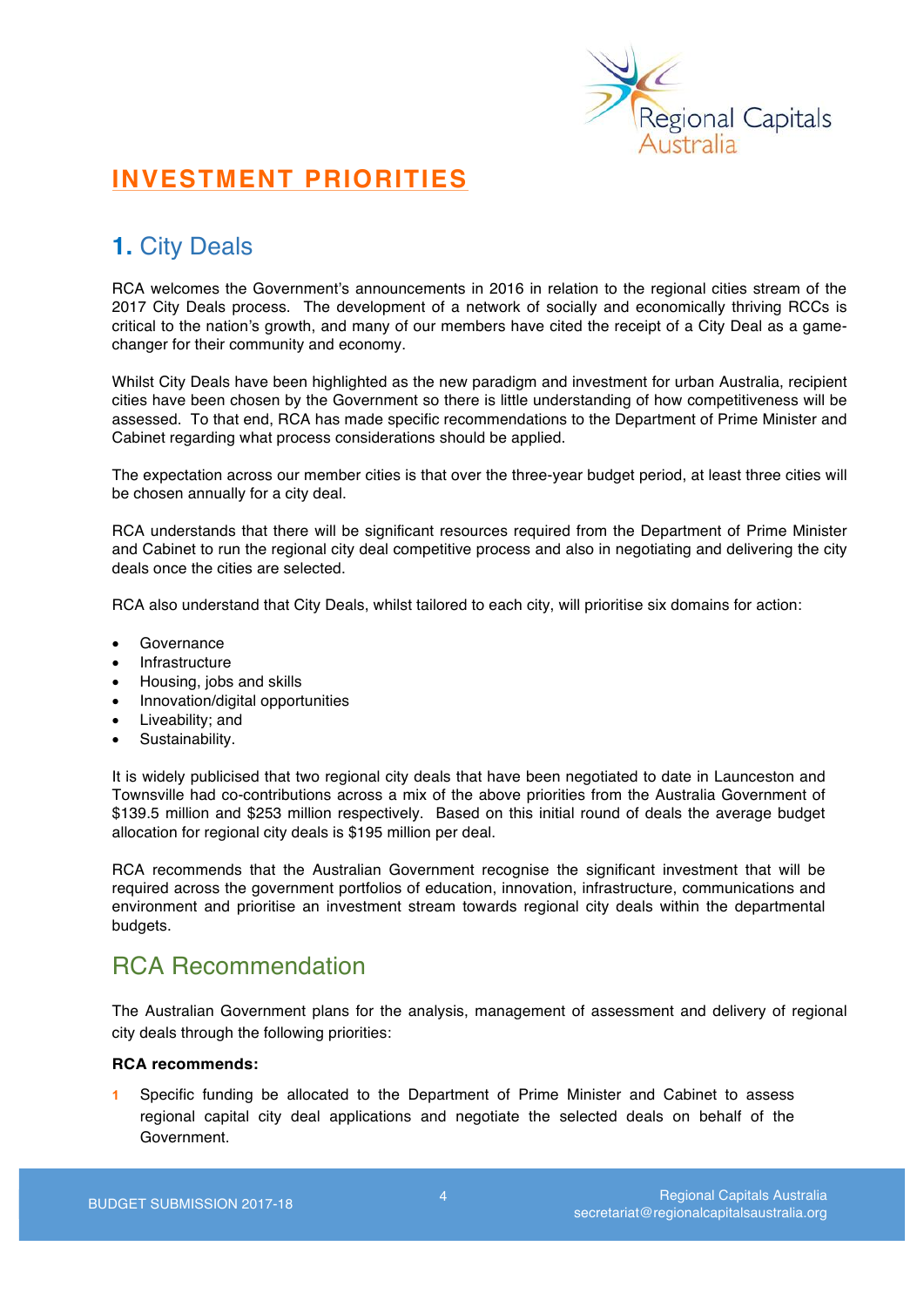

- **2** Identify regional city deal investment streams through the Departments of Infrastructure and Regional Development; Industry, Innovation and Science; Health; Education and Training; Environment and Communications and Arts.
- **3** Allocate funding for the preparation of a Regional City Deal Tool Kit to map issues and requirements of a regional city deal competitive bid.

## **2.** Regional Development Strategy

RCA welcomed the January 2016 Australian Government announcement by the previous Deputy Prime Minister Warren Truss and the then Regional Development Minister, Hon. Michael McCormack to create a new Australian Government Regional Development policy.

RCA welcomed and noted that an unspecified amount of funding for this strategy was highlighted in the 2016-17 Budget for allocation over the 2017-18 financial year.

It is the position of RCA that the development of this policy begin immediately and the policy should seek to:

- Map how infrastructure and services in regional capital cities are used by residents and communities in the surrounding rural areas (also known as the hub and spoke model)
- Use this to inform investment priorities in regional capital cities that benefit the whole region;
- Develop initiatives that will encourage population growth in regional capital cities; and
- Develop a more equitable model of evaluating national infrastructure investment, focusing on how regions can better contribute to GDP objectives.

### RCA Recommendation:

**4.** The Australia Government use the 2017-18 budget allocation undertake the consultation, research and planning for the delivery of the new regional development policy inline with priorities outlined above.

## **3.** Infrastructure

### **Australian Infrastructure Plan**

To support the delivery and success of both the impending regional development plan and the regional city deals stream, RCA highlights that a program of planning for and investment in regional infrastructure must be key. *Strategic* infrastructure investment is the keystone of all productive and liveable cities. The infrastructure needs of regional capital cities have not been well understood, nor planned for by successive State and Federal Governments. RCA supports evidence creation, investment and collaboration around the key priorities that Infrastructure Australia (IA) identified in the *Australian Infrastructure Plan (AIP)* for regional Australia. The most notable recommendations are:

#### *Australian Infrastructure Plan (AIP) Recommendation 4.2:*

- *The Australian Government should prioritise investment in regional infrastructure where the population is growing quickly and where the bulk of our regional economic growth can be found.*
- *Efficient, livable and productive regional hubs should be considered national economic assets and be a key priority for investment.*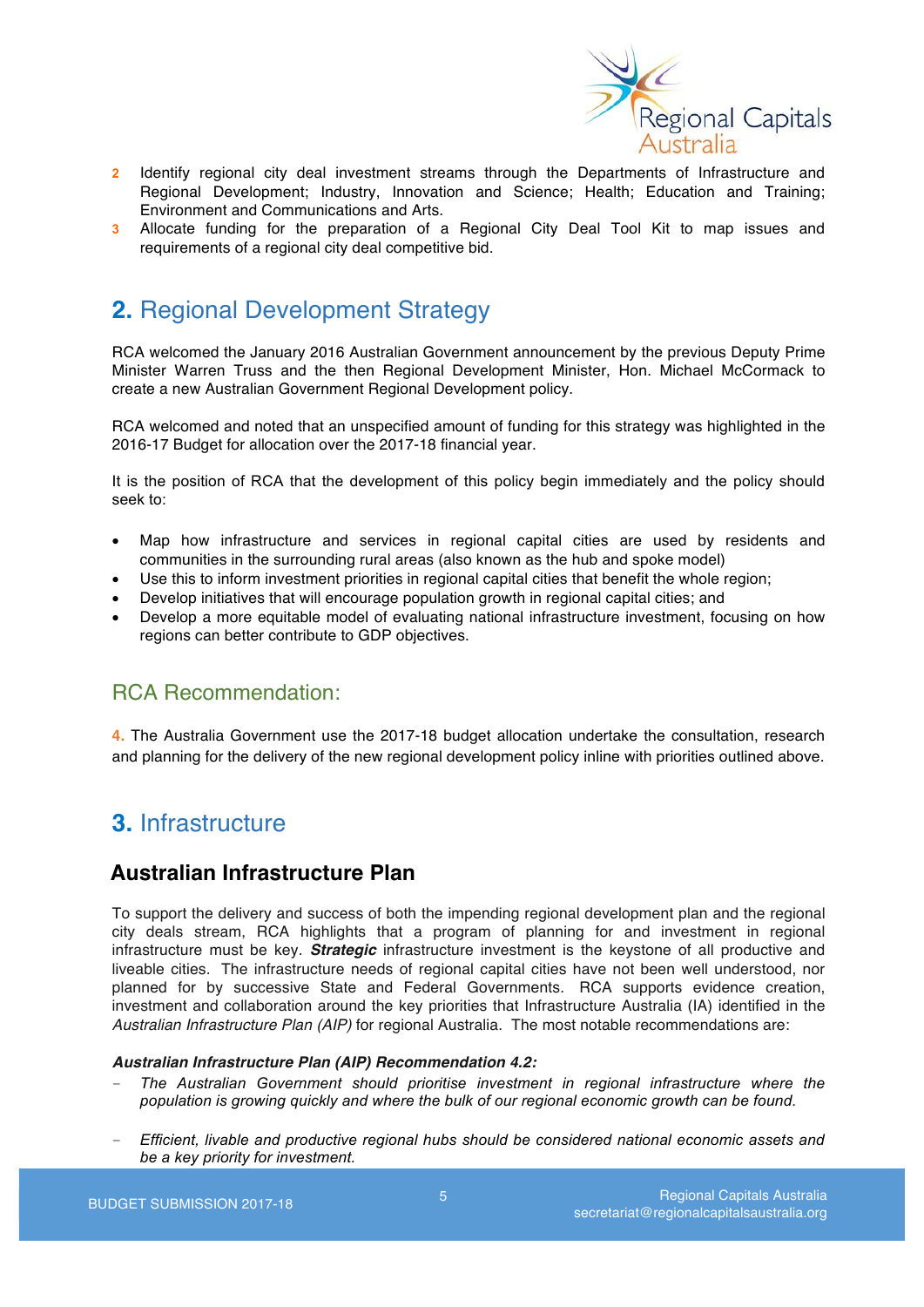

#### *Australian Infrastructure Plan (AIP) Recommendation 4.3:*

*Regional infrastructure investment should respond to each community's particular needs, its changing demographics, and what is affordable. Where governments are providing infrastructure in slower growing regions, they should make available information on how infrastructure is being used to address efficiency and equity issues, what taxpayers can expect in return and how such investments will be maintained over time.*

#### *Australian Infrastructure Plan (AIP) Recommendation 4.5*

*The development of the proposed National Freight and Supply Chain Strategy should be informed by CSIRO's Transport Network Strategic Investment Tool (TRANSIT). This tool should be used to identify the most efficient routes along major supply chains and to inform funding decisions on where strategic regional projects will have the most substantial economic impact.*

RCA acknowledges that the AIP and the Federal Government, through their response to the AIP, have highlighted that State governments are responsible for regional infrastructure planning, RCA states that only national leadership will deliver the shared oversight required to meet the growth needs of both regional cities and Australia's regions.

As such RCA recommends that strong consideration be given to an infrastructure investment stream that will incentivise State and Territory Governments to develop and fund long-term regional infrastructure plans to deliver on the following recommendation:

### *Australian Infrastructure Plan (AIP) Recommendation 4.1:*

*State and territory governments should deliver long-term regional infrastructure plans. These plans should:*

- *Identify gaps in infrastructure networks and identify priorities to support productive regional industries;*
- *Be developed with involvement from all levels of government to help coordinate investments and remove duplication;*
- *Provide transparency for the private sector to allow for government funding to be leveraged and private investment to be maximised; and*
- *Assess the potential for regions to ease pressure on our largest cities.*

## **Building Better Regions Fund**

RCA has welcomed the government's new Building Better Regions Fund (BBRF) that will focus solely on funding projects in regional and rural areas. Two funding streams; Infrastructure Projects and Community Investments are available for grants, and RCA welcomes the Government's announcement that applications will be assessed against 'like' applications within the same round.

To ensure the right level of community infrastructure exists in regional capital cities, RCA recommends that annual funding of \$200million (inline with the current allocation across 4 years) for the program until 2021.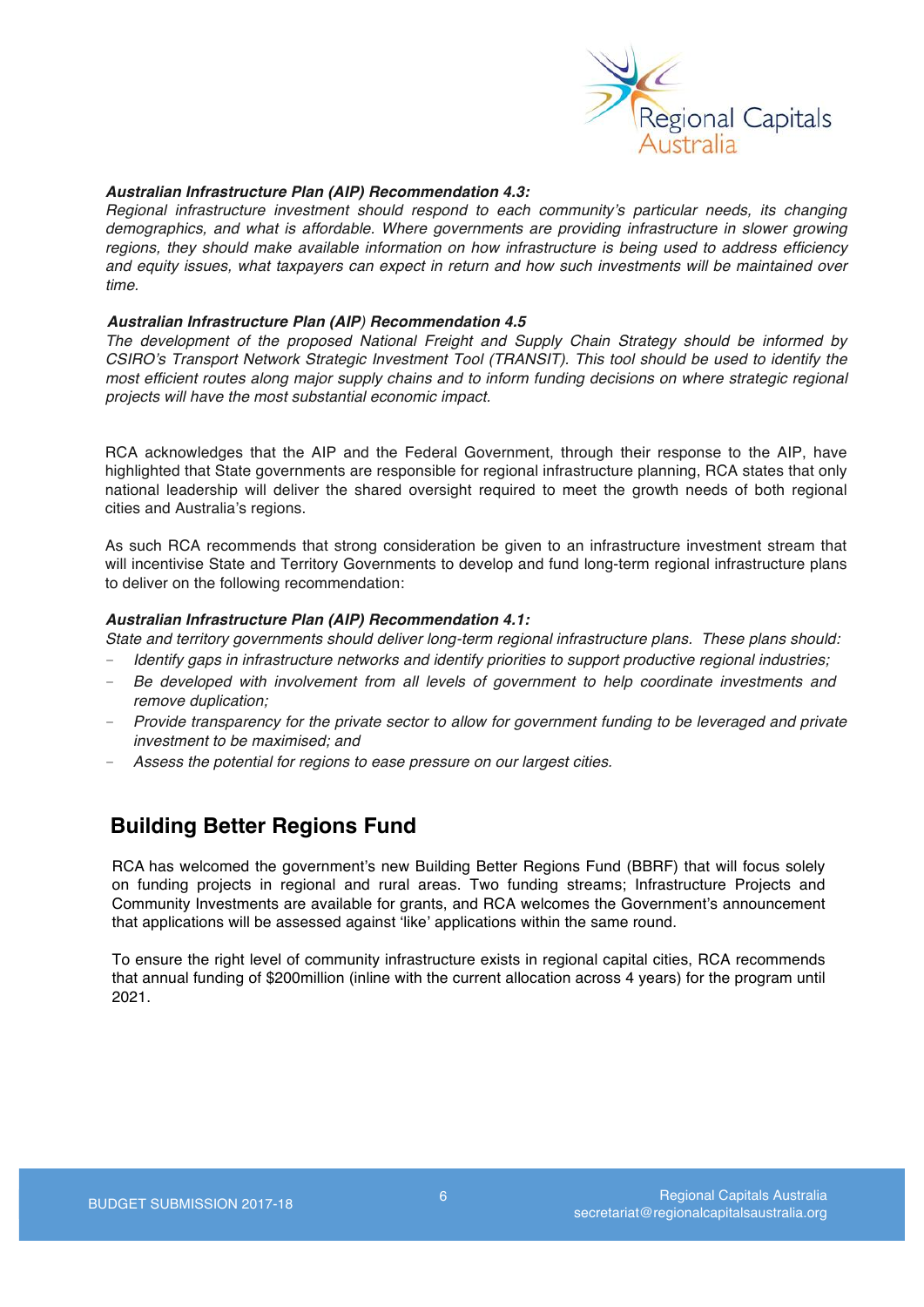

### RCA Recommendation:

Investing in infrastructure contributes directly to a regional capital's economy, providing jobs, increasing value-add spending and lifting productivity. Effective infrastructure investment, however, requires strategic planning based on probative evidence to inform those priorities.

### *RCA recommends:*

**5.** Ensure the Australian Government delivers on Infrastructure Australia's AIP, specifically recommendations 4.2, 4.3 and 4.5

**6.** Take a leadership role to work with and incentivise State and Territory Governments to deliver on Infrastructure Australia's AIP, specifically recommendations 4.1

**7.** Annual allocation of \$200million towards the Building Better Regions Fund

## **4.** Evidence Based Data Gaps

### **Measuring and evaluating the success of government policy**

Success in the three key areas of government policy impacting RCC; regional city deals, the Australian regional development policy and national infrastructure investment, require a clear understanding of the drivers of social and economic growth for these cities. Evidence based policy creation in this area continues to be a challenge for our members.

When preparing the RCA submission to the  $44<sup>th</sup>$  Parliament's Senate Inquiry into "(t)he future role and contribution of regional capitals to Australia", there was almost no data available to understand the comparative impact on a city through regional funding or the impact on a regional area where investments into a city had occurred.

This gap was confirmed by the Regional Australia Institute in the Canberra Senate Hearing when it was recognised that data gaps are one of the biggest challenges to the institute's work. CEO, Jack Archer stated it was *"factually impossible to make a decent assessment"* on the level and effectiveness of investment into RCCs.

The detailed analysis undertaken by the Standing Committee on Rural and Regional Affairs and Transport inquiry into RCCs also confirmed this gap and led the committee to make a clear recommendation in the final report to close these gaps. The recommendation is as follows:

"(t)he future role and contribution of regional capitals to Australia" Final Report Recommendations:

| <b>Senate Inquiry</b> | The committee recommends that the Australian government develop a national         |
|-----------------------|------------------------------------------------------------------------------------|
| Recommendation        | data set focused on regional capitals. Specifically, data should be gathered on:   |
|                       | (a) who is using the resources in each regional capital (including non-residents); |
|                       | (b) how much Commonwealth and state funding is provided to each regional           |
|                       | capital; and                                                                       |
|                       | (c) the projected growth of each regional capital.                                 |
|                       |                                                                                    |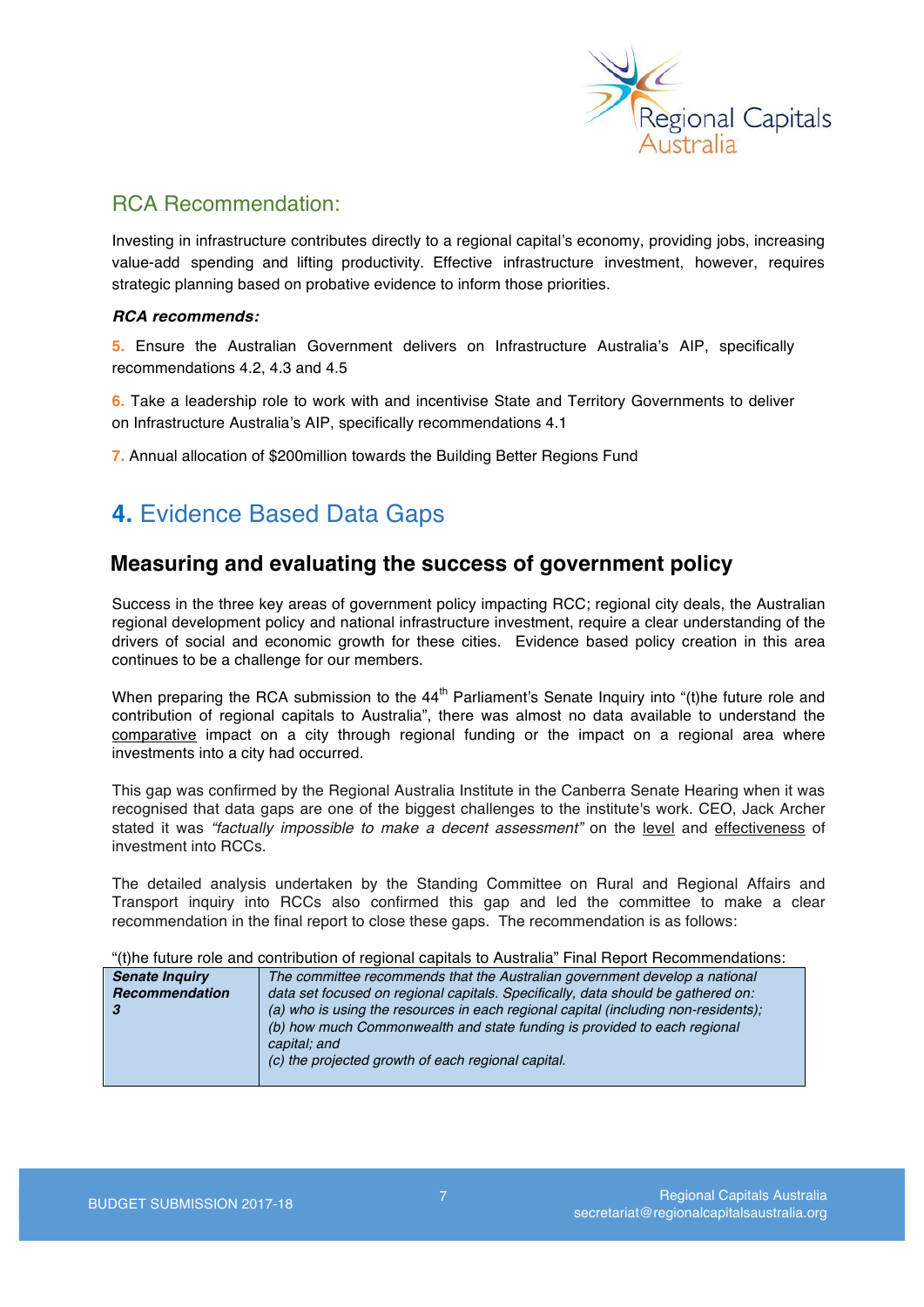

While it is true that the analysis of indicators which determine the progress of RCCs are getting better, the analysis still remains incomplete and as such may impede a truly comparative analysis of the impact of government policy and investment.

#### **Gaps - Liveability and connectivity indicators in RCCs:**

- Where a RCC may have a competitive advantage or a strategic gap on 'liveability' indicators such as: air pollution, housing affordability, traffic congestion and average commuting time, these indicators are not widely measured in RCCs, meaning the liveability of a RCC is not easily measured, compared and, as a result, planned for.
- Where a RCC may have a competitive advantage or a strategic gap on 'connectivity' indicators there is little analysis or metrics available to demonstrate and compare a city's connectivity to its region, State capital or even other RCCs. This means the connectivity of a RCC is not easily measured, compared and, as a result, planned for.

Both of these gaps are important indicators to understand, if the objective is to create jobs and increase private sector investment. It is clear that business will analyse these indicators when making investment decisions and workers will assess these issues when making liveability choices.

#### **Gaps - RCCs as service hubs:**

The social and economic relationship between RCCs and regions has received almost no national policy attention – meaning once again, data available to demonstrate and compare a city's role as a service hub largely does not exist. The exception to this issue is in the area of health where the hub and spoke policy is well understood and implemented across regional Australia.

These issues must be addressed to plan for and map the success of regional, rural and remote Australia. A lack of comparative data is a clear roadblock to success for a competitive CD process and will also present issues for the impending regional development strategy.

Dedicated resourcing within the Department of Prime Minister and Cabinet - Cities Unit and also within the Department of Infrastructure and Regional Australia should be allocated to undertake analysis of the unique growth and investment drivers of regional cities, namely:

- Mapping the liveability and connectivity of the cities; and
- Mapping the relationship between a regional capital and the region it serves.

This information should be developed in a timely manner to allow inclusion in the National Cities Performance Framework that will inform the regional City Deal process and the development of the regional development policy.

## **Regional Australia Institute**

RCA recommends the continuation of research funding for the Regional Australia Institute. Like RCA, the RAI is a leader in innovative, strategic thinking for regional development policy. A government investment will not only allow the RAI to produce important data and innovative policy solutions, it will also significantly assist government in its own delivery of the impending regional development policy. RAI has outlined research objectives that demonstrate a clear path to unpick vital information about regional industries and communities that will, in turn, translate to new and practical solutions aiding the delivery of successful government policy and real economic development in regional Australia.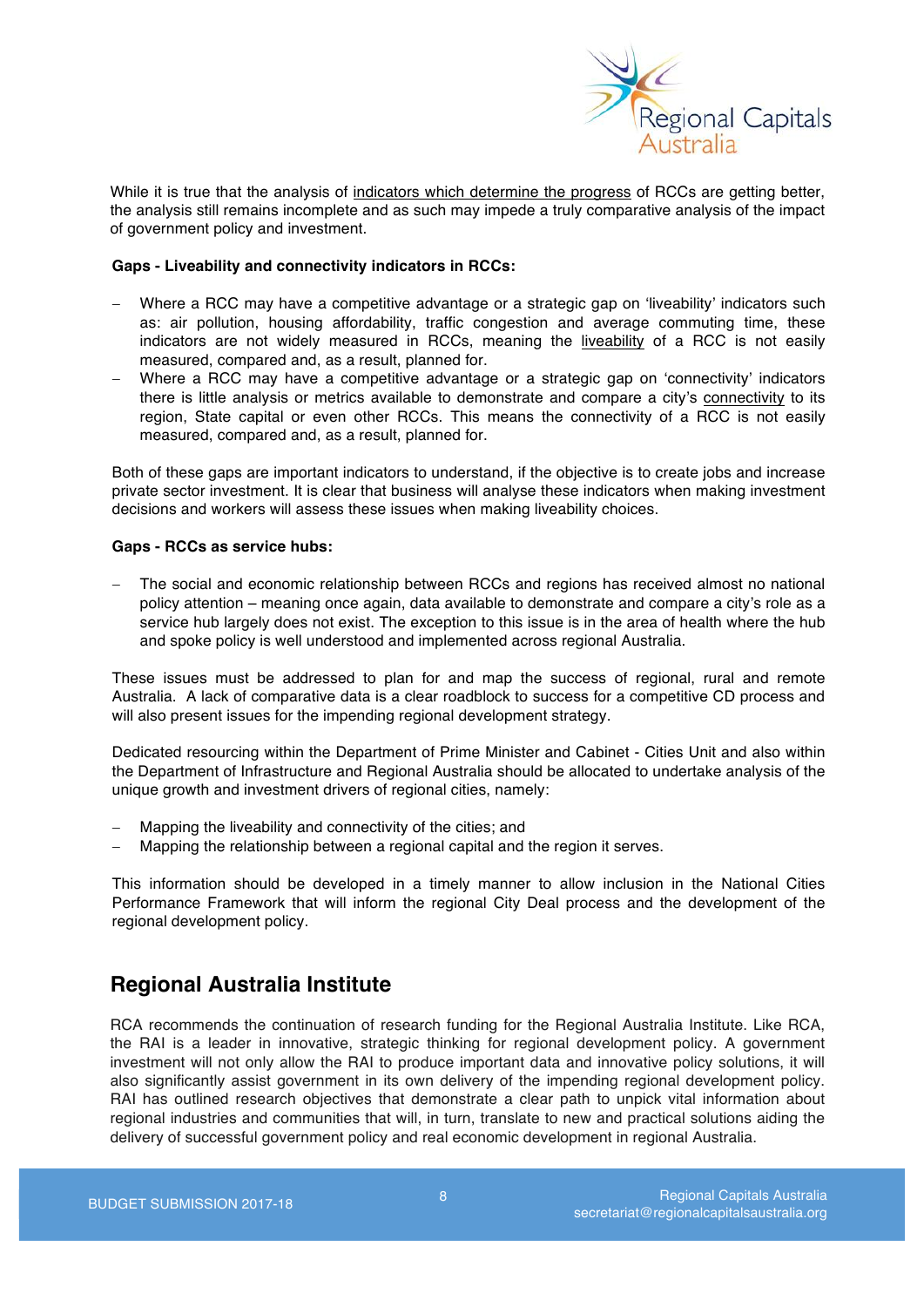

## RCA Recommendation:

Investing in evidence based analysis of the drivers of growth and investment in RCCs is required to support the development and evaluation of government policy.

### *RCA Recommends:*

**8.** Dedicated resourcing within the Department of Prime Minister and Cabinet - Cities Unit and also within the Department of Infrastructure and Regional Development should be allocated to undertake analysis of the unique growth and investment drivers of regional cities, namely:

- Mapping the liveability and connectivity of the cities; and
- Mapping the relationship between a regional capital and the region it serves.

**9.** Continuation of research funding to the Regional Australia Institute (\$10 million over 5 years).

# **5.** Communications and Technology

## **National Broadband Network**

The availability of high-speed broadband services and other connectivity technologies has given Australians choices and has reduced, to a degree, the tyranny of distance in RCCs. These technologies also mean that economies reliant on outputs such as primary production, manufacturing, health and professional servicesmustadvanceiftheyare to remain relevant and competitive and connect to new markets.

Connectivity enables a new generation of knowledge workers to become mobile – they do not have to work where they live or live where they work. They do, however, bring innovation and diversification to their destination economies, vital factors for growth and productivity. Better internet connections draw jobs to regions not just by attracting businesses, but by attracting workers for whom fast broadband is a baseline requirement to move to an area.

Regional capitals are ideally suited to be what KPMG calls 'magnet cities' – cities that attract educated, ambitious and energetic young people, or 'young wealth creators'. Telecommunications access is an essential element of a successful magnet city. Uneven access to high-speed broadband and mobile black spots constrain innovation and discourage such people to live and work in regional capitals. In Regional Capitals Australia's 2016 membership survey, 80% of the capitals surveyed cited communications and technology as a 'top 3' policy priority for their city.

The NBN rollout – a crucial component of regional connectivity – requires attention. When the NBN was announced, it was welcomed as a means of narrowing the economic and social inequity between residents in regional cities and those in metropolitan areas. However, much has happened in the last financial year, including a \$20 billion federal loan in November to pay for the final phase of construction of the network, and the proposed *regional broadband scheme*, in December 2016. RCA is concerned that these factors could delay rollout plans, and essentially result in these outlying areas waiting much longer for an improved service comparable to the metropolitan areas.

In short, RCA submits that the Government needs to prioritise the accelerated rollout of NBN in regional areas.

9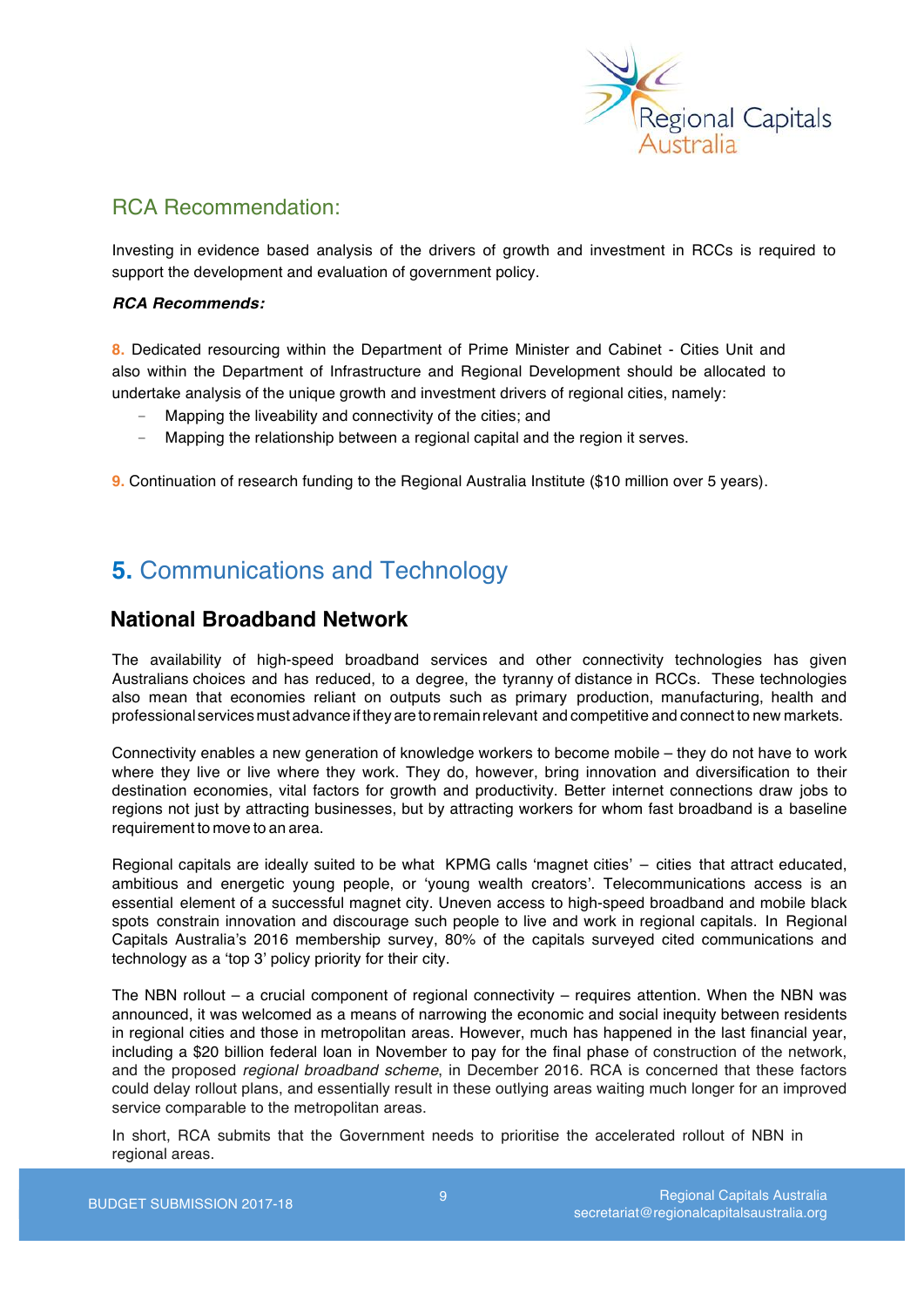

The detailed analysis undertaken by the Standing Committee on Rural and Regional Affairs and Transport inquiry into RCCs also confirmed this issue and led the committee to make a clear recommendation in the final report to close these gaps. The recommendation is as follows:

"(t)he future role and contribution of regional capitals to Australia" Final Report Recommendations:

| <b>Senate Inquiry</b>   | The Australian government 'accelerate the roll-out of the National |
|-------------------------|--------------------------------------------------------------------|
| <b>Recommendation 4</b> | Broadband Network to all regional capitals across Australia'.      |

## **Mobile Blackspots Program**

The 2015 Infrastructure Australia Audit has projected: *"demand for telecommunications infrastructure will continue growing faster than GDP growth"*. This is largely due to business and consumer demand for services that increasingly depend on high volumes of data. This includes agriculture, tourism, financial services – industries that drive regional economies. RCCs require the speed and scalability of infrastructure to connect cities and take advantage of the growing opportunities of an increasing technology-focused economy.

RCA welcomed the December 2016 announcement by the Government of Round 2 of the Mobile Black Spot Program, planned to deliver 266 new and upgraded mobile base stations in regional Australia. RCA submits that in recognition of their strategic economic importance, regional capital cities should be clearly prioritised in Round 3 locations, due to be announced in 2017.

Additionally RCA recommends the government allocate resources and investment to the Department of Communication and the Arts to deliver on recommendation 4.4 of the Australian Infrastructure Plan:

#### **Australian Infrastructure Plan Recommendation 4.4**

The Australian Government should remove barriers to entry for mobile network providers in regional Australia to facilitate improvements in coverage, competition and service quality. This should include:

- Considering the merits of modifying the existing fixed-line Universal Service Obligation in regional areas toward improving mobile coverage;
- Where possible and appropriate, making National Broadband Network backhaul and towers available to mobile network providers; and
- Taking steps to encourage mobile network providers to co-locate their mobile infrastructure.

## RCA Recommendation:

As a critical component to connecting regional capital cities to domestic and international markets, RCA makes the following recommendations.

#### *RCA Recommends:*

**10.** Regional capital cities are prioritised for Full Fibre to the Premises (FttP) by 2025

**11.** Regional capital cities are prioritised in Round 3 of the Mobile Blackspot Reduction Program to enable full telecommunications access for vital economic and services nodes

**12.** Allocate resources and investment to the Department of Communication and the Arts to deliver on recommendation 4.4 of the Australian Infrastructure Plan.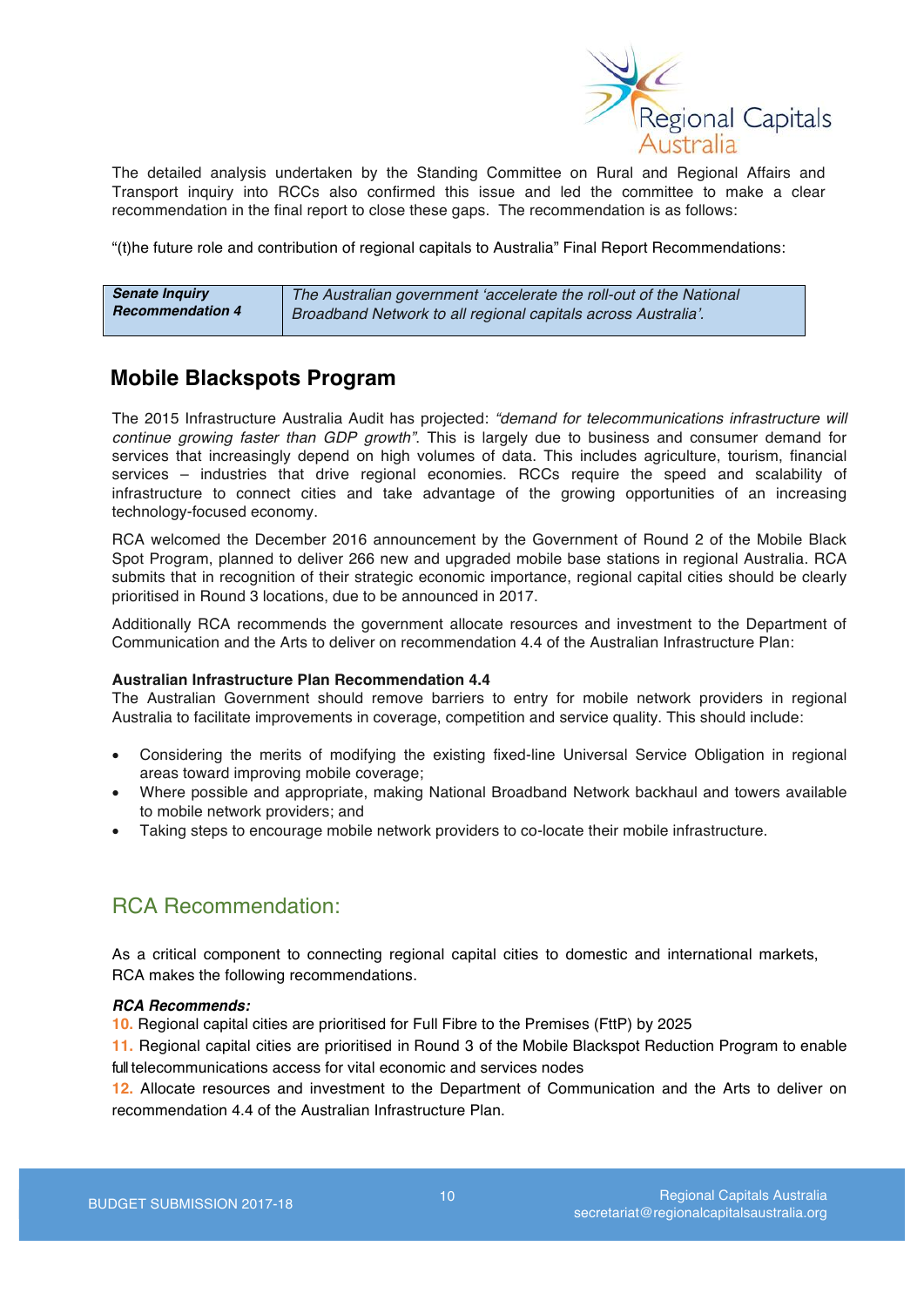

# **JOBS, SKILLS AND EDUCATION**

Treasurer Morrison emphasised that the focus of the 2016-17 economic plan was on jobs and growth. From a regional capital's perspective, jobs and growth is inextricably linked to a regional capital's ability to better connect to global markets while attracting fast-growing, vibrant technology industries. Regional capitals must be able to train and attract a workforce that innovates and diversifies their economies.

To capitalise on regional capitals' labour workforce of more than two million people and 300,000 active businesses, creating and developing education and job opportunities are key.

## **Regional Tertiary and Education Availability**

However, there is a significant differential in higher education attainment between city and regional Australians. The Regional Universities Network cites that in 2011, 31% of people aged 25-64 who lived in major cities held a Bachelor degree or above. This figure declined to 18% for Australians living in inner regional areas, to 15% for outer regional areas and down to 12% for very remote areas.

Thriving regional universities are essential to help ameliorate this discrepancy. Regional universities not only offer this opportunity more readily to our regionally-based young people, they also help to train, attract and retain the skilled workers required for a successful and diversified economy. Historically, students who study in regional areas are likely to remain in the regions, thus contributing socially and economically to their communities. Evidence shows, for example, that 60-80% of graduates within the Regional Universities Network are employed in regional Australia a few months after graduation, with around two thirds remaining employed in regional areas five years after graduating.

A thriving regional university sector is critical to ensuring that regional capitals can continue to provide many of the same services provided by metropolitan capitals, whilst continuing to grow our already substantial contribution to Australia's economic activity.

Regional universities also have enormous potential in driving regional innovation, and regional economic, social and cultural development. The Regional Universities Network has stipulated regional universities perform a growing share of Australia's highly ranked research, much of which is undertaken in close partnership with regional Australian industries and communities.

An investment to increase the accessibility of regional tertiary education and skills development should be a key Government priority.

## **Regional Jobs and Growth Packages**

RCA welcomed the Government's Regional Jobs and Growth Package, announced during the election, granting up to \$30 million (total \$200 million) for ten chosen 'pilot' regions including the NSW North Coast, Cairns, the Upper Spencer Gulf, the Goulburn Valley and the Wide-Bay Burnett region. Skills and training, business innovation and local infrastructure are available funding streams for grants sought under this process. RCA notes however this investment is selective and leaves many RCCs and their associated regions unsupported.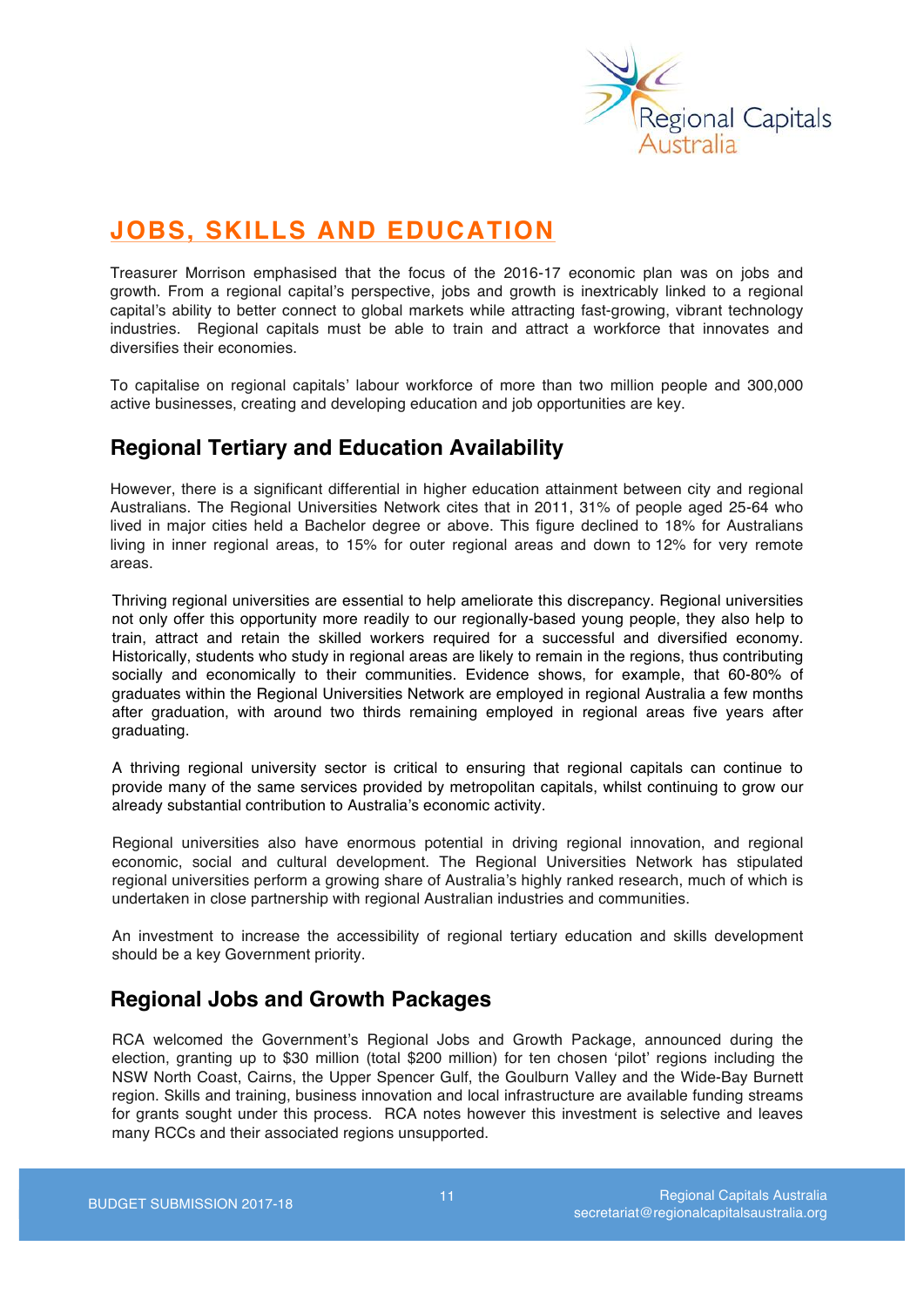

## **Regional Innovation Investment**

Whilst RCA welcomed last year's commitments by the Government to prioritise innovation in our regions, including the Global Innovation Strategy and Incubator Support Programs. However, the latest ten new science and technological innovations announced in December 2016 under the *National Innovation and Science Agenda* were overwhelmingly metropolitan teams – drawing from Flinders University, Macquarie University, RMIT, The University of Newcastle, The University of Western Australia, the Defence Science and Technology Group and CSIRO. RCA submits consideration should be given to a separate regional funding stream under this program.

## RCA Recommendation:

### *RCA Recommends:*

**13.** Expansion of grants under the Regional Jobs and Investment Package to further support regional communities reach their untapped potential in the skills and training sector;

**14.** Create a separate regional funding stream under the National Innovation and Science Agenda to prioritize innovation in our regions; and

**15**. Set aside funds designated for regional universities and TAFEs, giving better support to regional research and education facilities.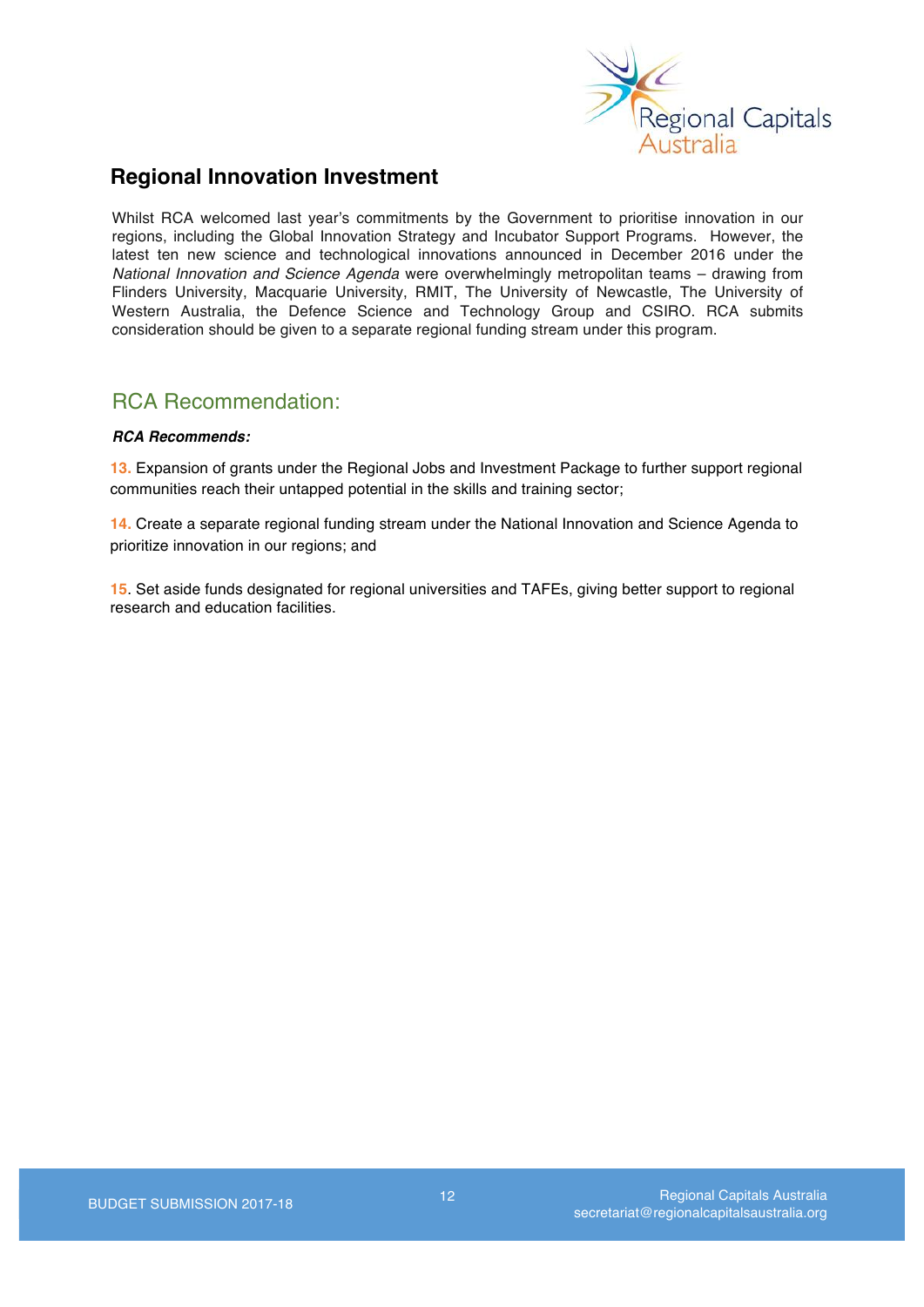

# **SUMMARY OF RECOMMENDATIONS**

- 1 Specific funding be allocated to the Department of Prime Minister and Cabinet to assess regional capital city deal applications and negotiate the selected deals on behalf of the Government.
- 2 Identify regional city deal investment streams through the Departments of Infrastructure and Regional Development; Industry, Innovation and Science; Health; Education and Training; and Environment.
- 3 Allocate funding for the preparation of a Regional City Deal Tool Kit to map issues and requirements of a regional city deal competitive bid.
- 4 The Australia Government use the 2017-18 budget allocation undertake the consultation, research and planning for the delivery of the new regional development policy inline with priorities outlined above.
- 5 Ensure the Australian Government delivers on Infrastructure Australia's AIP, specifically recommendations 4.2, 4.3 and 4.5
- 6 Take a leadership role to work with and incentivise State and Territory Governments to deliver on Infrastructure Australia's AIP, specifically recommendations 4.1
- 7 Annual allocation of \$200million towards the Building Better Regions Fund
- 8 Dedicated resourcing within the Department of Prime Minister and Cabinet Cities Unit and also within the Department of Infrastructure and Regional Development should be allocated to undertake analysis of the unique growth and investment drivers of regional cities, namely:
	- Mapping the liveability and connectivity of the cities; and
	- Mapping the relationship between a regional capital and the region it serves.
- 9 Continuation of research funding to the Regional Australia Institute (\$10 million over 5 years).
- 10 Regional capital cities are prioritised for Full Fibre to the Premises (FttP) by 2025.
- 11 Regional capital cities are prioritised in Round 3 of the Mobile Blackspot Reduction Program to enable full telecommunications access for vital economic and services nodes.
- 12 Allocate resources and investment to the Department of Communication and the Arts to deliver on recommendation 4.4 of the Australian Infrastructure Plan.
- 13 Expansion of grants under the Regional Jobs and Investment Package to further support regional communities reach their untapped potential in the skills and training sector;
- 14 Create a separate regional funding stream under the National Innovation and Science